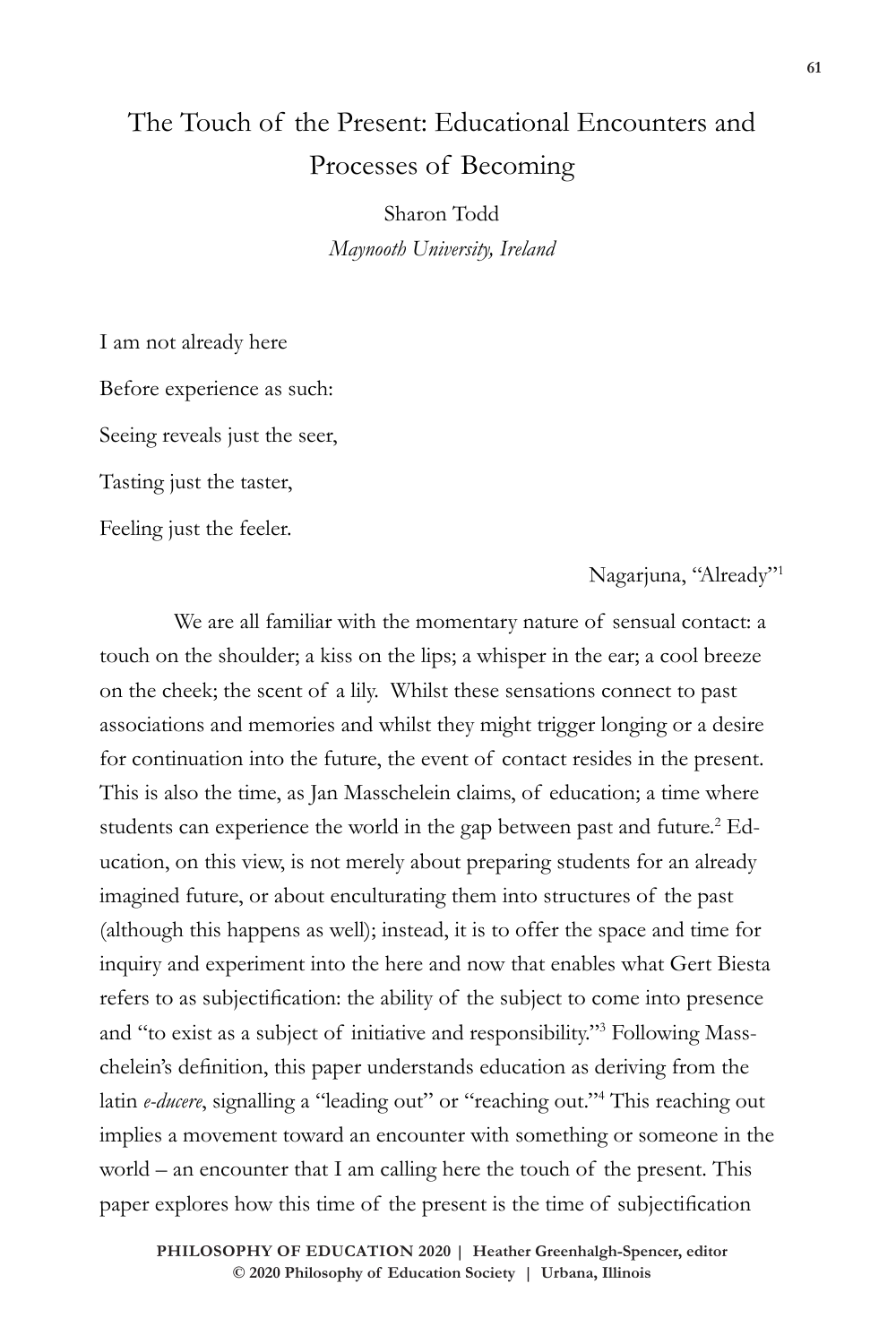and how our embodied encounters with the world, as a 'touching and being touched' offer new modes of being in the world with others, new forms of subjectification. Specifically, I examine how our sensory experiences in those encounters play a part in these formations of becoming. To do this, I make a distinction between coming into the world as a process of enculturation and becoming through encounter as a process of subjectification.

Taking my cue from Isabelle Stengers's work, my approach here is one of viewing education through an ecology of practices. For Stengers, an ecology of practices is a tool for thinking which "aims at the construction of new 'practical identities' for practices, that is, new possibilities for them to be present, or in other words to connect."<sup>5</sup> It enables us not simply to "critique" existing practices but also to see how they interrelate to create something new. Thus my own focus here on examining educational encounters as connected to sensory experiences challenges our conventional understandings of what encounters *do*. This gives rise to the potentiality of conceptualising education beyond any easy instrumentalism. It allows us to see how education, through its encounters, might take form differently, "fostering its own force, [and] make present what causes practitioners to think and feel and act."6 Thus for Stengers, an ecology of practices is not simply a matter of describing practices "as they are," but "practices as they may become."7 In this, an ecology of practices as an approach to thinking education as a *network of practices* also echoes how I am understanding encounter itself here: encounters transpire in the complex time of the present $8 - a$  time, as we shall see, involving gestures toward an unknowable future that one can neither fully pre-define nor be certain of.

## TROUBLING ENCOUNTERS

Encounters are evident everywhere in education, if little discussed in detail. Educational discourse is rife with appeals to creating encounters: with nature; with art; with language and poetry; with digital and screen technologies; as well as with people across cultures and faiths. Etymologically, the word encounter refers to the meeting of adversaries; however, usage has become both more anodyne in terms denoting a 'meeting' or 'contact' (where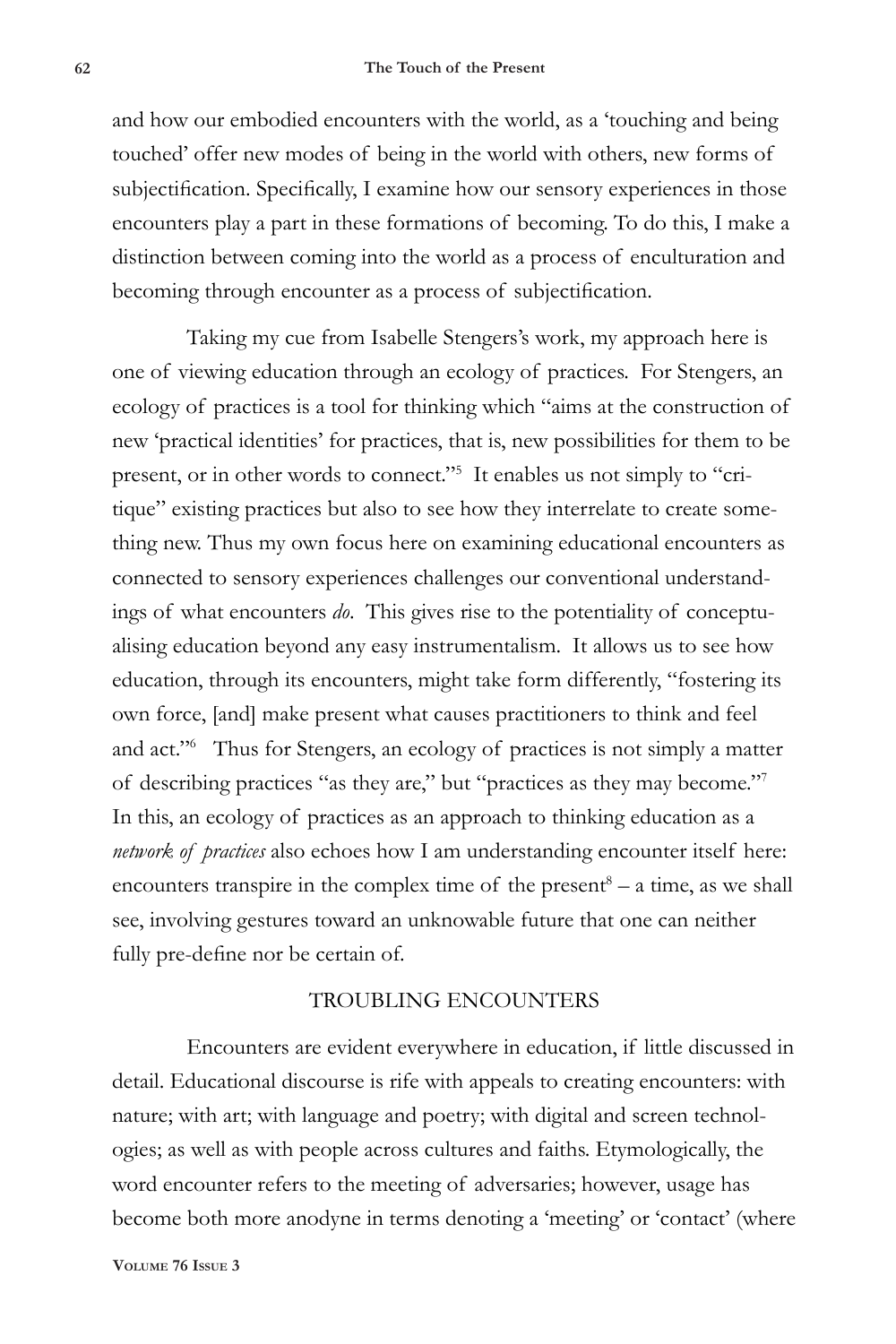the adversarial aspects *seem* to have all but disappeared) and more malignant in terms of reference to colonial contact as well as to encountering acts of racism, homophobia and sexism. As geographer Helen Wilson has noted, encounter carries with it these historical codes, and the spatial concepts that are used when speaking of cultural encounters – such as 'border,' 'boundary,' and 'margin' – all derive from particular geographies of colonialism.<sup>9</sup>

What I seek to do here is to trouble this colonial usage, without falling into the trap of 'neutralising' encounter, as though face-to-face or other forms of encounter do not pose their own strangeness or challenges to one's experience. Indeed, I move away from a notion of encounter that implies some innocuous meeting of two already existing subjects/bodies, and toward one that troubles these presumed borders and separations. I explore educational encounters, in the plural, as processes involving mutually changing contours of subjects/bodies when they come into contact with each other as well as with other elements in the world.

But how these encounters shape a subject's becoming can be rendered in two ways. The first concerns the ways in which the subject is given 'form' through the senses into the social orders in which we find ourselves. This is not so much about subjectification as it is about enculturation.<sup>10</sup> The second concerns the generative, constitutive function of touch, and the senses more generally, in the becoming of a subject, inviting another notion of temporality and possibility. This is directly connected to subjectification and as such opens up another way of understanding educational encounters in terms of what they "might become," as Stengers suggests. Through this, my aim is to discuss a different kind of space and time of educational encounters, based on viewing our practices as networks of co-emergence or co-becoming.

## SENSES OF/AND THE SUBJECT

It might seem obvious to claim that we become human through our senses, as well as language; infants explore their world primarily through touch, smell, taste, and movement in general (as Sheets-Johnstone has dis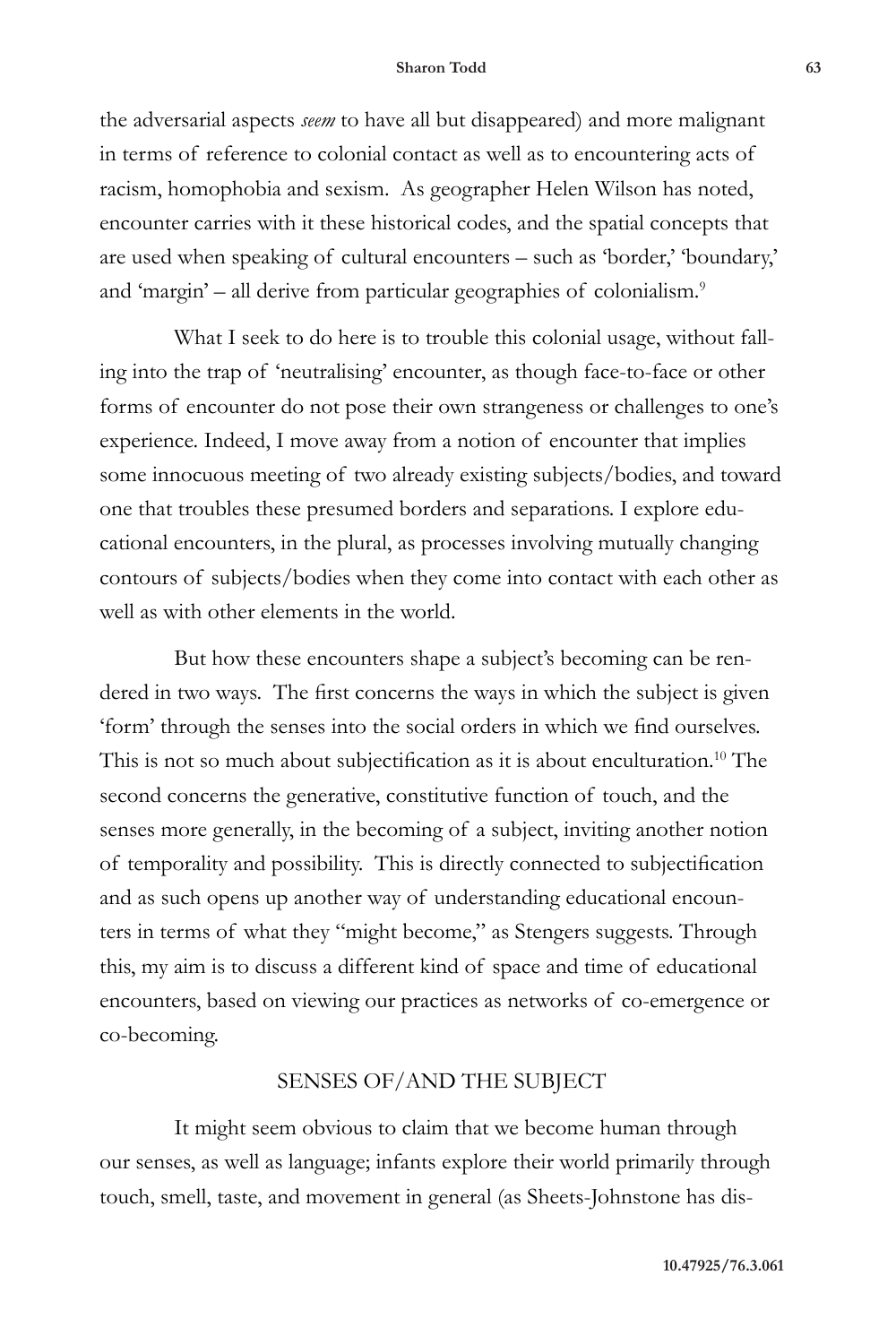cussed so well),<sup>11</sup>as well as more dominant modes of vision and hearing. As sensible creatures we come to form impressions, make relationships between and to things; we become oriented to the world in particular ways, forming feelings and affects through encounters in and with our environment.

> Such an understanding of the centrality of the sensuous body to the constitution of subjectivity goes against the grain of much traditional philosophy. As Judith Butler remarks:

Just as philosophy founders time and again on the question of the body, it tends to separate what is called thinking from what is called sensing, from desire, passion, sexuality, and relations of dependen- $\text{cv.}^{12}$ 

Instead, Butler suggests that subjectivity is both passive and active; constituted and agential; sentient and thoughtful. Disrupting the dichotomous characterization of these qualities means having to investigate the ways in which bodily sensation is at once a reaching out and a receiving of the world. In this way sensory encounters with the world are sites both of impression and expression: one is not simply 'produced' through discourse, as if one 'produces' a thing or object; one also 'experiences' norms and discursive arrangements as felt sensations (enculturation), and one also experiences sensations that exist beyond these norms (subjectification).

## COMING INTO THE WORLD: SENSES OF THE ENCULTURATED SUBJECT

From an anthropological perspective, Howes and Classen have argued that "[w]hat makes sensations so forceful is that they are lived experiences, not intellectual abstractions."13 For them, such sensations are central to understanding how social orders are lived through the body. It is through our senses that we come to inhabit certain ways of being; we viscerally experience social categories of inclusion and exclusion, for example.

Beginning with the hierarchy of vision and hearing, western societies are particularly adept at categorising certain groups as less visible or indeed invisible; they can silence and mute certain populations. On one level senso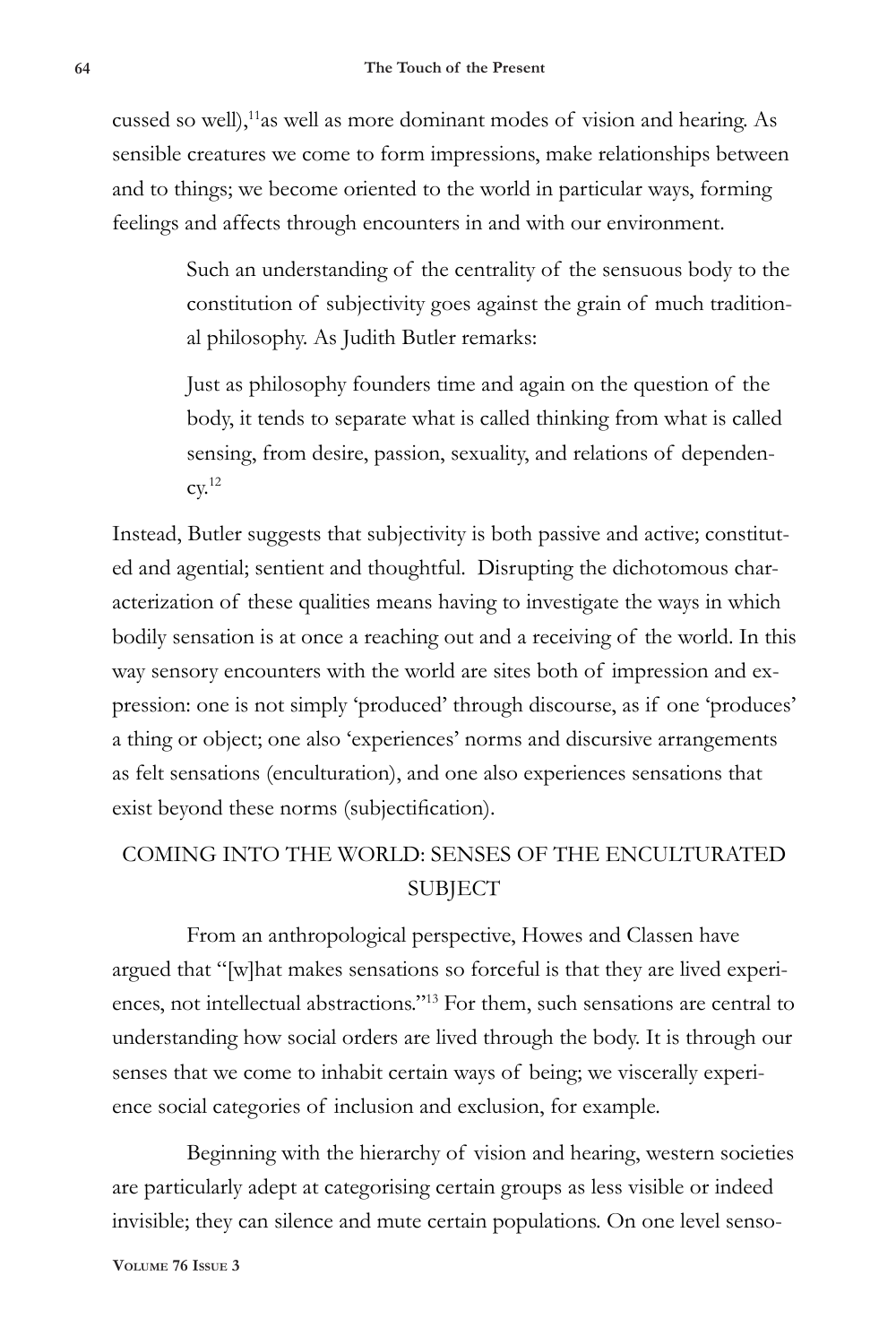ry images constitute the discursive field through which such differentiation takes place. Howes and Classen write:

> The use of sensory symbols to characterize groups perceived as potentially threatening to the social order is widespread. The first part of the process involves rendering a social group 'invisible' by keeping it sequestered, by restricting its opportunities, by limiting its representation and by simply ignoring its presence. The 'absent' group is then represented by simple and potent symbols: the beautiful but corrupt seductress; the coarse, malodorous worker, the greasy, slippery foreigner; and so on.14

However, more importantly, sensory images are not only discursively used to ostracize and denigrate, but they work with and on bodies in ways that actually *become* lived experience. That is, it is not simply a matter of naming, as though this weren't bad enough, but it is a matter of *embodying* the sensations that accompany an encounter. From the point of view of the 'perceiver,' the worker actually does become smelly; the woman is an object to be touched; the immigrant is experienced as repugnant.

On this view, cultures and societies make use of different sensory codes as political instruments; what might be identified in one set of cultural practices as a pleasant or neutral smell can be in another an unpleasant odour. How different societies create 'outsiders' takes on specific content and is not necessarily generalizable. In this way, our sensations are not entirely 'natural' but are part of a complex network of social and communicative strategies that police the senses.

Encounters, if seen from this enculturation point of view, thus create conditions through which social hierarchies, political values, and processes of racialisation and sexualisation become lived experience. From a certain educational perspective, this gives us pause for thought, since we must recognize how enculturation operates in and through educational encounters; and we must acknowledge that even the most liberating of educational practices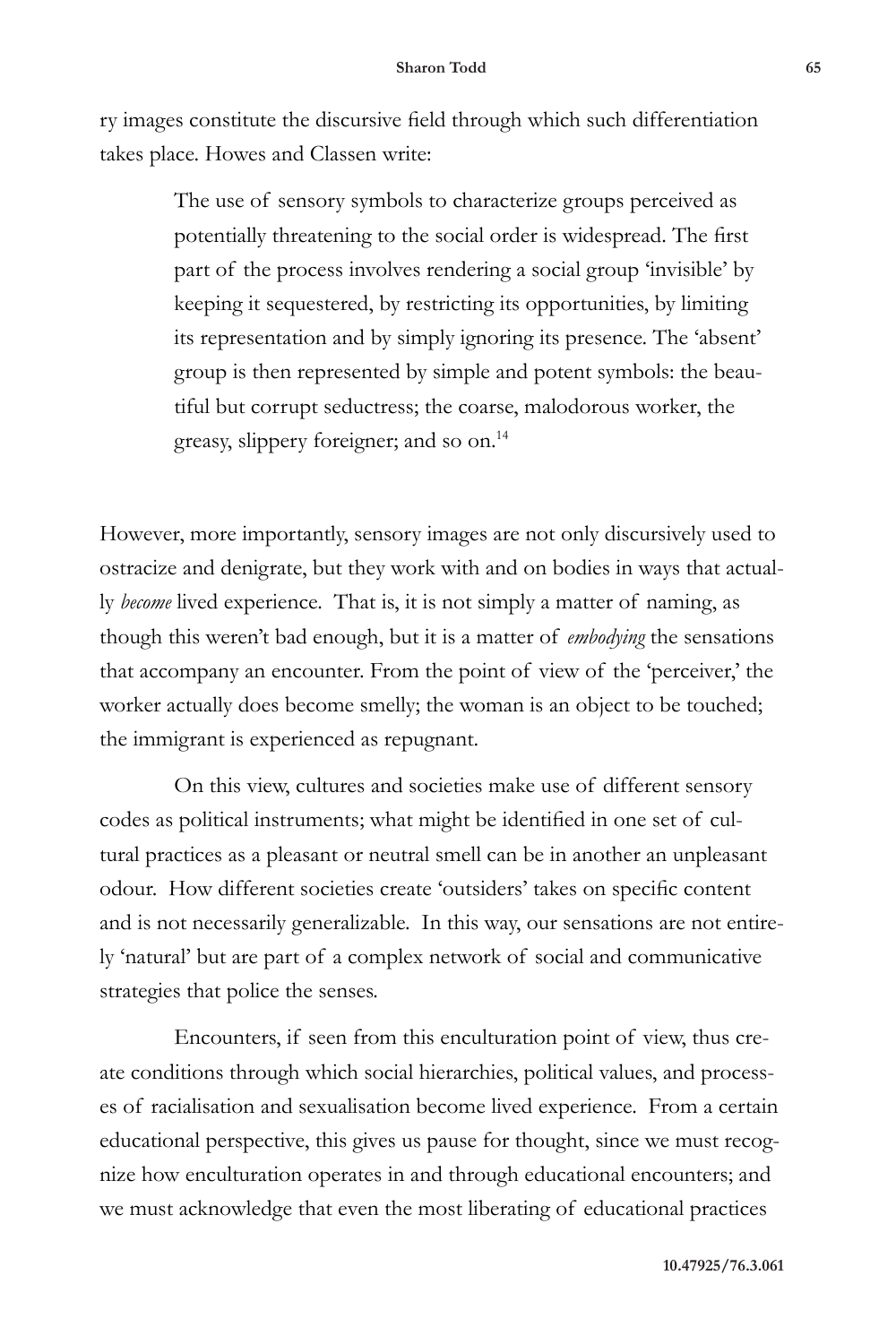can lead to forms of enculturation. That is, our classroom choreographies frequently invite certain modes of sensation, comportment and expression that can contribute to sustaining or establishing certain social arrangements: such as circular seating arrangements, tones of voice in posing questions, acts of listening, eye contact and bodily proximity.

However, as Butler suggested above, the senses, like the subject, are never entirely co-opted by the social. They are not only 'determined' by discourse but are also capable of 'acting' upon it. Indeed, a number of philosophers such as Jacques Rancière, Gilles Deleuze and Félix Guattari, Brian Massumi and Erin Manning confound the passive/active depiction, seeing the radical potential of sensation as a process that both can challenge the social order and through which the becoming of the subject emerges.<sup>15</sup> While I will not be going into the specifically political dimensions of the senses in this paper, it is important for my purposes here to note that we *can experience* something beyond what is given symbolically: something that resists dominant sensory codes, that resists what Davide Panagia has called "regimes of sensation."16

In this there is something educational about our sensations insofar as they can constitute new formations of subjectification that rub against the grain of the scripts we are given; such formations can, I want to suggest, harbour possibilities for generating sensations through which one can transform those norms – and indeed ourselves in the process. Not by defining some *future image* of society that then becomes the basis upon which we design our current educational practices but by attending to the very possibilities of becoming *in and through our present encounters*.

## BECOMING THROUGH ENCOUNTERS: TIMES OF UNFOLDING

I begin this section by returning to the idea of "reaching out" raised in the introduction. Reaching out not only captures the idea of education, in the sense that education is a gesture of extending toward new experiences of the world, but also captures the dynamic interplay of touching and being touched that is inherent to all sensory encounters. As the architect Juhani Pal-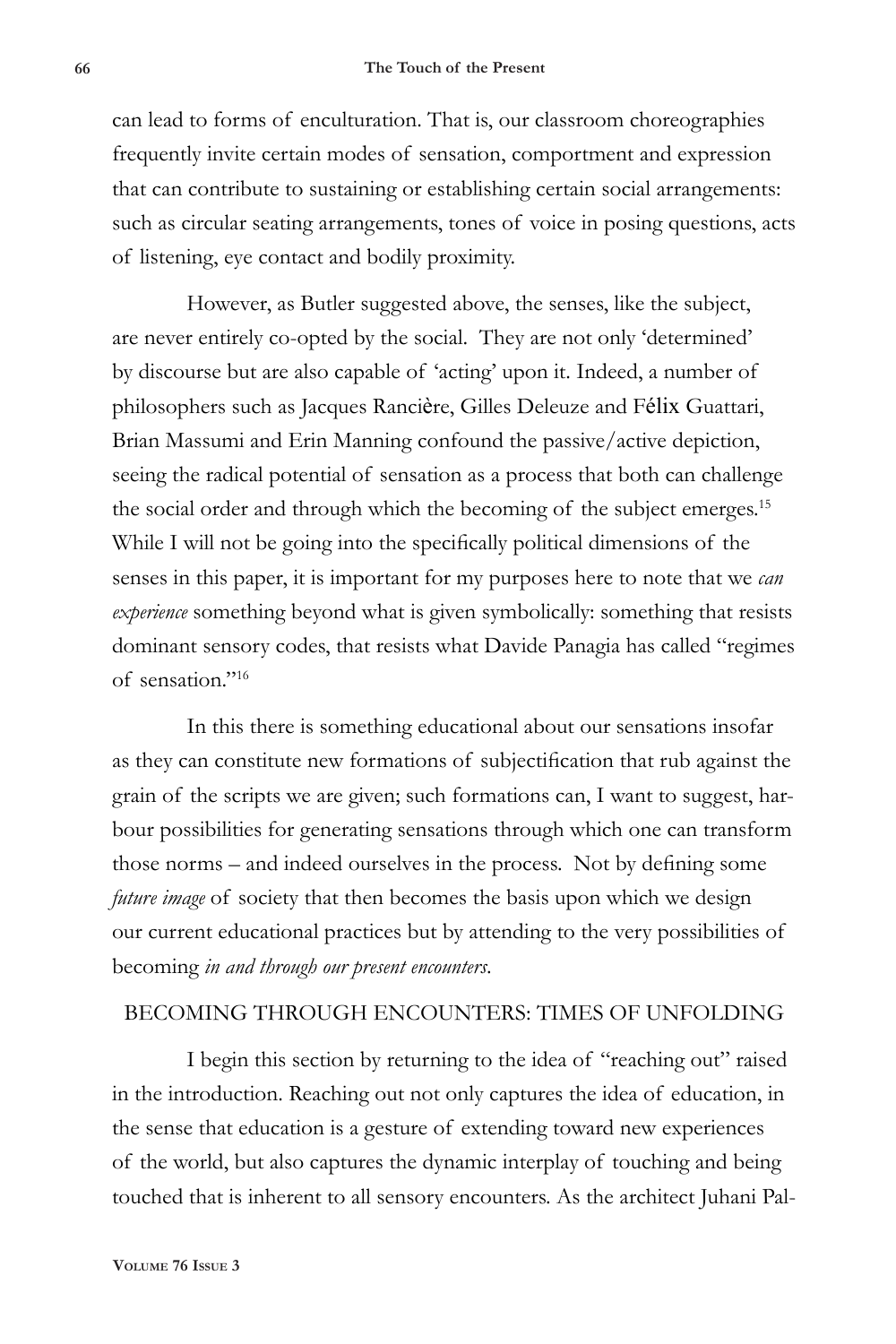lasmaa in his book the *Eyes of the Skin*, observes, skin is not only responsible for the sense of 'touch' but as that which is connected to all the senses: "The senses are specialisations of skin tissue…" The eye, ear, nose and tongue are made up of cutaneous matter. Thus "our contact with the world takes place at the boundary line of the self through specialised parts of our enveloping membrane."<sup>17</sup> As membrane, the skin is ambiguous in character: it is, one might say, a porous limit or limitless threshold. As such, our sensory experiences of the world are all variations of 'touch' and 'feeling.'

For Erin Manning, touch reverberates with a relationality that is both porous and liminal. She writes, "I reach out to touch you in order to invent a relation that will, in turn, invent me. To touch is to engage in the potential of an individuation. Individuation is understood… as the capacity to become *beyond* identity."18 There is thus a state of anticipation without predictability engendered in touch and in the very movement of 'reaching out' to touch. Encounters of touch are those within which bodies both relate and individuate; they are encounters both of togetherness and singularity. I do not 'feel' the same thing as you do in an encounter; each is a one-of-a-kind event. Yet, I can only feel because of you. As Manning writes, "When I touch you, what I cannot know is what infra(sensual)language our reciprocal touch will create. Nor can I predict how my touching you will provide spaced times and timed spaces."<sup>19</sup> In this, encounters create the time and spaces of our educational practices and not the other way around. How we relate to each other creates unforetold potentialities of (mutual) becoming. Subjectification on this view is very much about an embodied becoming that is never achievable as a solo project but is only possible through a network of relations of reciprocal touchings.

Reaching out is thereby a quest, a foray, into uncharted territory, into processes of becoming that are not amenable to prior knowledge but constitute the very possibility of knowledge itself. Maxine Sheets-Johnstone understands how all animate beings create "nonlinguistic" understandings of their environment through their skin, membranes and coverings. Indeed, for Sheets-Johnstone, "surface sensitivity" is not "cutaneous stimulation," but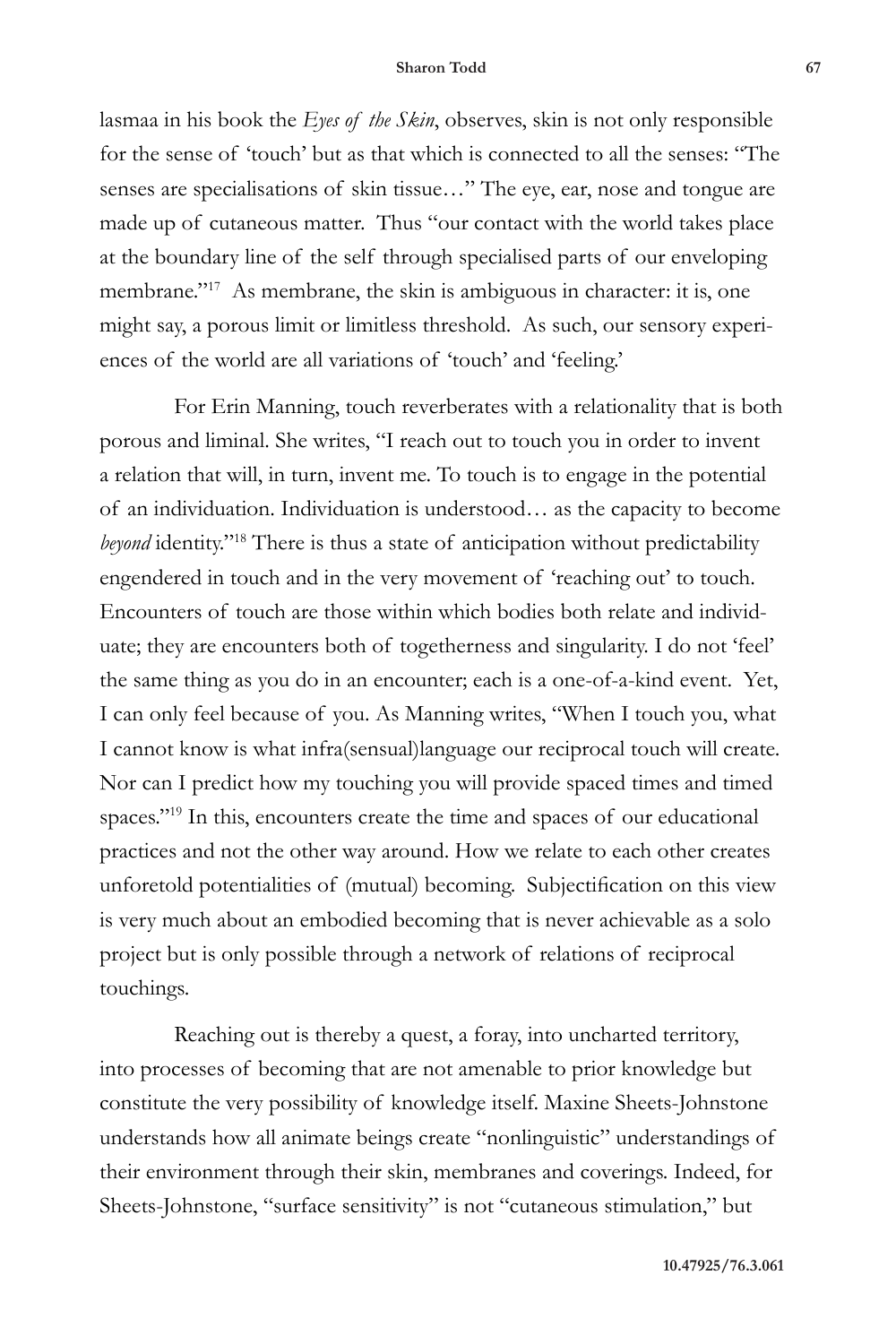is something much more vital. It is an "animate sensitivity, a sensitivity that by turns may express itself in curiosity, explorations, recoilings, quiverings, affections, hastenings, hesitancies, accelerations, avoidances, persistences, and much more. Surface sensitivities resonate dynamically precisely because they are alive with meaning."20 For Sheets-Johnstone, it is through our environments that meanings are generated as well as given. That is, as animate beings, we are not simply receivers of cultural imprint, or solely subject to impingement from our environment, but also create ourselves through our sensitivity to and with that environment. We *become*, in other words, through our attunement to our surroundings.

Manning takes this a step further to suggest that such generative capacity is not only about the surface of the body touching something in its environment but is explorative in its very reaching out. As she puts it, "[t] o touch is always to attempt to touch the incorporeality of a body, to touch what *is* not yet. I do not touch the you that I think you are, I reach toward the one you will become."21 Thus following Deleuze here, Manning discusses this gesture of reaching out as occurring in the time of the future anterior (the 'will have become'). This strange tense allows us to imagine the openness of the not-yet: there is always a gesture of movement to the touch and the relation it creates. However, it is also 'conditional' in the sense that the future anterior is constructed from a 'will have + a past participle.' 'I will have become' implies that something will be accomplished when a condition of passing time is met (e.g. I will have read this by the time you hear these words). And this, even though what I will become cannot be categorised, is not an identity. That is, becoming is a process that transpires over the time of the present, not an assumption of a pre-given identity. This temporal conditionality, it seems to me, is something to welcome from an educational point of view, since it enables us to think about the contextuality of our practices that inform our encounters in the present without assuming context 'determines' becoming; context instead is the practical environment out of which the possibility of becoming emerges.

For instance, think of an everyday gesture of a teacher touching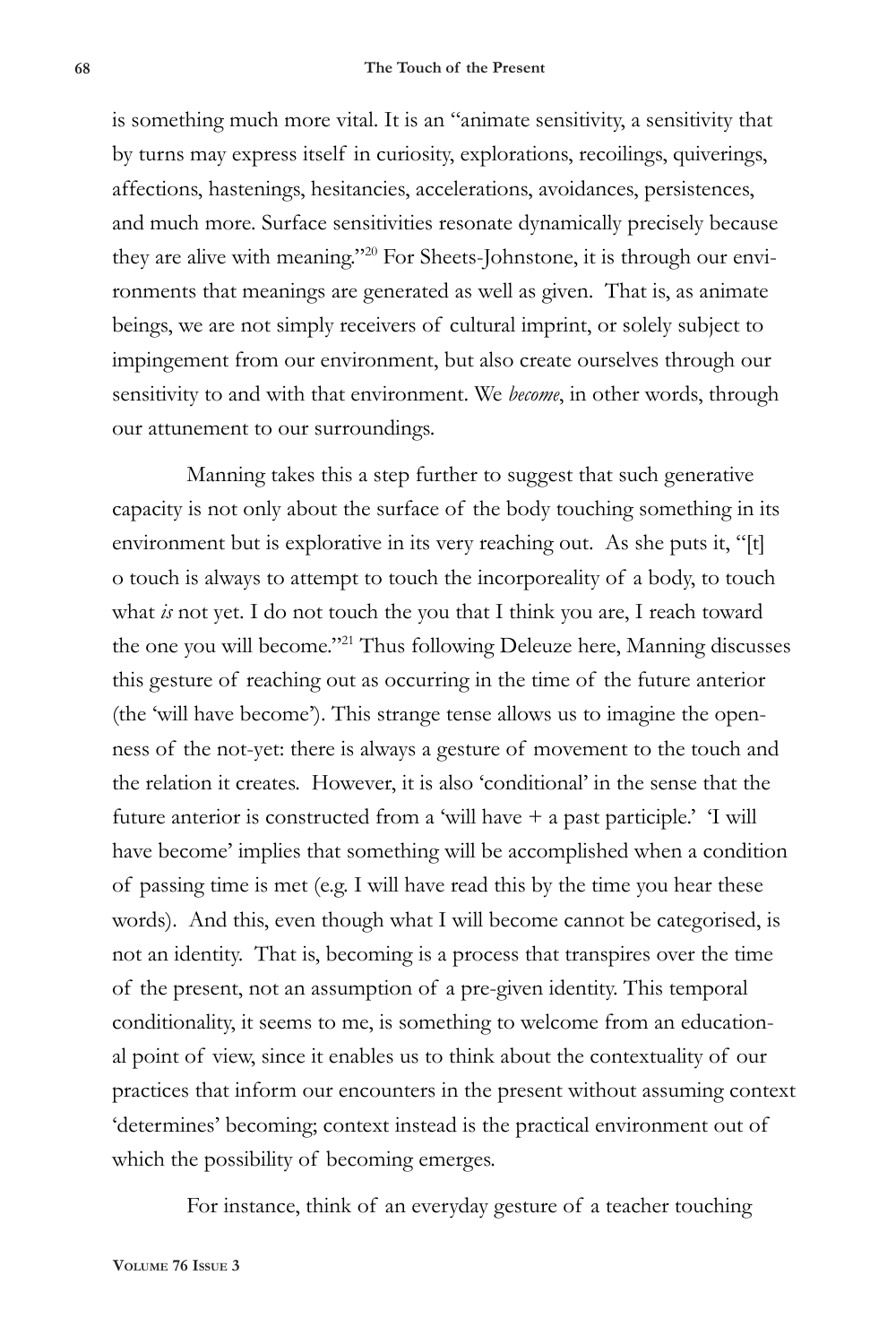a student on the shoulder: signification is not guaranteed, neither is the alteration of how these two bodies will move or not together. The touch is a reaching out, but it is also received. It is encountered by both teacher and student differently as a sensation in the present, but its effects are not 'known' until the present of touch has become the past. It is not just that the present 'sets the condition for' or 'prepares for' or 'causes' becoming based on any value assigned to the touch (it was welcomed, repudiated, violent, soothing, etc. and *therefore* a certain becoming transpires) but its very momentariness (its instantiation, its presentness) allows something to transpire – allows something to occur (or nothing much to occur, as the case may be). That is, one does not decide prior to the touch on the shoulder happening that it is inappropriate or not; that can only come about when it has occurred (a point I return to below). It is a happening or event that is contained within the future anterior itself.

Thus the time of the present is not incidental to encounters of becoming (which are processes always open to the not-yet of the future). The present is not merely, as Arendt would say a 'gap between past and future' but is itself involved in a complex time of unfolding to what might come. This is a far cry from the recurrent logic of how education is often conceived, where an image of a certain future becomes its own past, its own justification, its own evaluative measure of the educational process. Instead, the momentariness of the present allows us to think about what we *do* in education: how we touch, feel, experience both *with others* and *singularly* at the same time.

In this sense, encounters are not 'borders' so much as they are unfoldings of becoming through sensations that are not always available to signification. Encounters are emergent events of subjectivity; touching and being touched are enactments of relation. This does not mean that there is no differentiation between me and you, but rather that processes of individuation are only possible through relation. The touch on the shoulder draws the teacher and student into a new relation that has never taken place before (even if it might feel similar to previous ones). Like the breath, each touch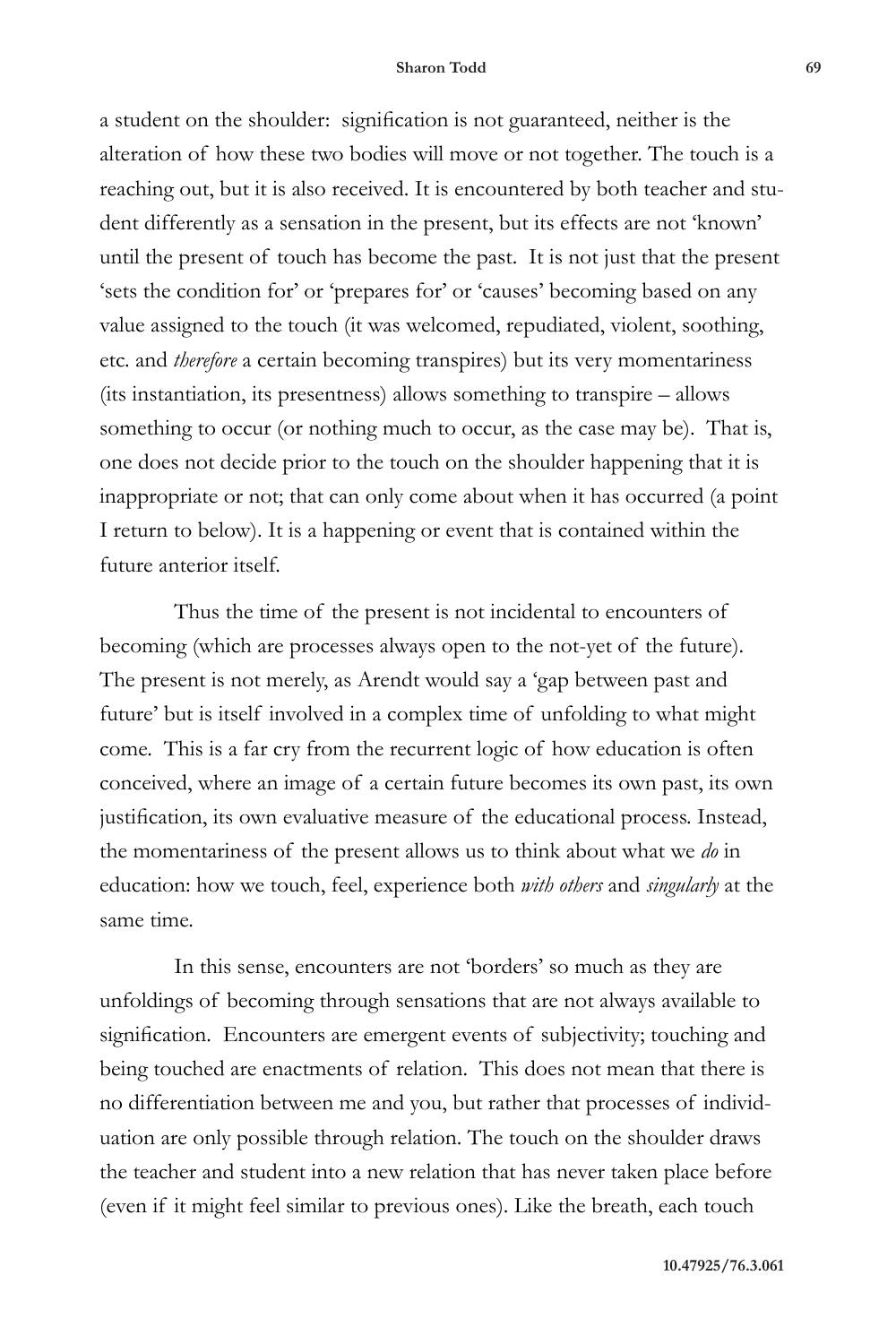is unique, each sensation it produces is a potentiality. Without going into the micro-phenomenological details of this, these singular sensations together create a relational matrix of emergence.

On this view, touch 'creates time' as relational unfolding. As a 'reaching out' it is a movement that cannot be fixed or intelligible within given systems of meaning, since it itself is the very movement of signification. Touch binds, separates and blurs, sometimes making establishing the borders of where my body ends and yours begins hard to distinguish, just as the borders between 'my body' and the 'environment' cannot always be easily fathomed. Does my body's encounter with the air involve the air I breathe? The air I move through? The air I feel as cold or hot? The air that whispers in my ear?

But what are we to do with this way of thinking of encounters? And how does this lend itself to the educational purpose of subjectification? It is to these questions that I now turn by way of conclusion.

## AWAKENING TO THE TOUCH OF THE PRESENT

Part of what the focus on encounters as a time of unfolding reveals is that there is no fixed and unitary 'self,' no determinant being, just "vectors of intensity that emerge through contact," as Manning puts it. $^{22}$ The epigraph to this paper is an extract from one of the poems penned by Nagarjuna, a second-century CE Buddhist monk and philosopher. He, too, along with Buddhist philosophy more generally, echoes this understanding of emergence and suggests that awakening to this time of present unfolding is actually to accept the transient nature of encounter and the 'I' that emerges within it. It is not that there isn't something that 'experiences,' 'senses,' or 'feels' but that the 'seer,' 'feeler,' and 'hearer' only emerge in the encounter with its surroundings as it produces sight, touch, and hearing. In awakening, one becomes aware of one's emergence and the changing "vectors of intensity" of our self in relationship. Thus awakening is here understood not as a matter of 'bringing something to consciousness' but as attending to something, both in the sense of drawing our attention to it and in the sense of tending to it with curiosity and affection. It is not about 'enlightenment'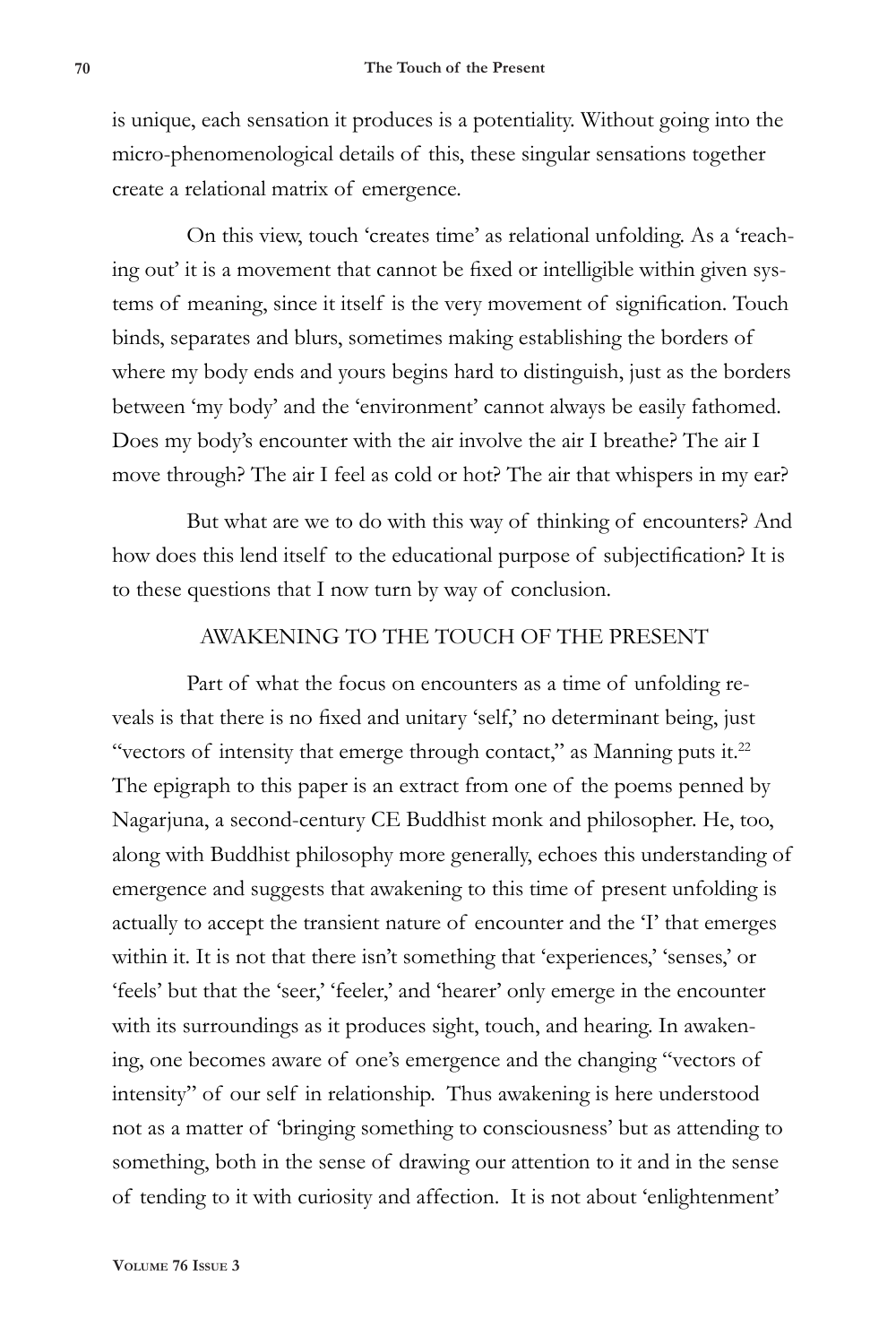but about a 'feeling awareness.' Attending to the space and time of encounter alters not only our relationship to it, but also changes the very nature of the encounter itself. For education, places such as classrooms are composed of multiple spaced times and timed spaces, each contributing to a complex matrix of relationality and touch. The point is not for us, as teachers, to be able to attend to each and every one simultaneously (an impossibility, to be sure), but to create a holding environment for such encounters to manifest and to awaken to the potentiality they hold in the educational project of subjectification.

As we have seen, enculturation of the senses carries with it a mixed bag of both benign and malignant sensory experiences that align and are imbued with social and cultural meaning. For this reason, it is useful to think about the ways in which educational practices are formative in participating in systems of oppression while they also participate in creating more life enhancing experiences. However, in proposing a generative view encounter as unfolding I do not mean to suggest that all encounters always lead to what we might recognise as 'socially desirable becomings.' Relations of touch are never wholly innocent but circulate within networks of other relations: the teacher's touch might circulate within a host of other gestures and histories of signification, including care and tenderness as well as violence and abuse. But what we cannot know beforehand is how *this* particular touch will initiate new possibilities; the point is that we need to evaluate, decide and judge processes of becoming based on the relationalities they afford and not because they fulfil (or not) a predefined image of what we think the future should or should not be, what we think a subject is or is not. There can be no guarantee about the potentiality of generating new subjects, new bodies, precisely because it is its potentiality which cannot be defined. Being awake to the possibilities this entails is not easy. Nonetheless it is precisely this radical uncontainability of touch that can re-frame, I think, *how* we attend to what we do in/as education.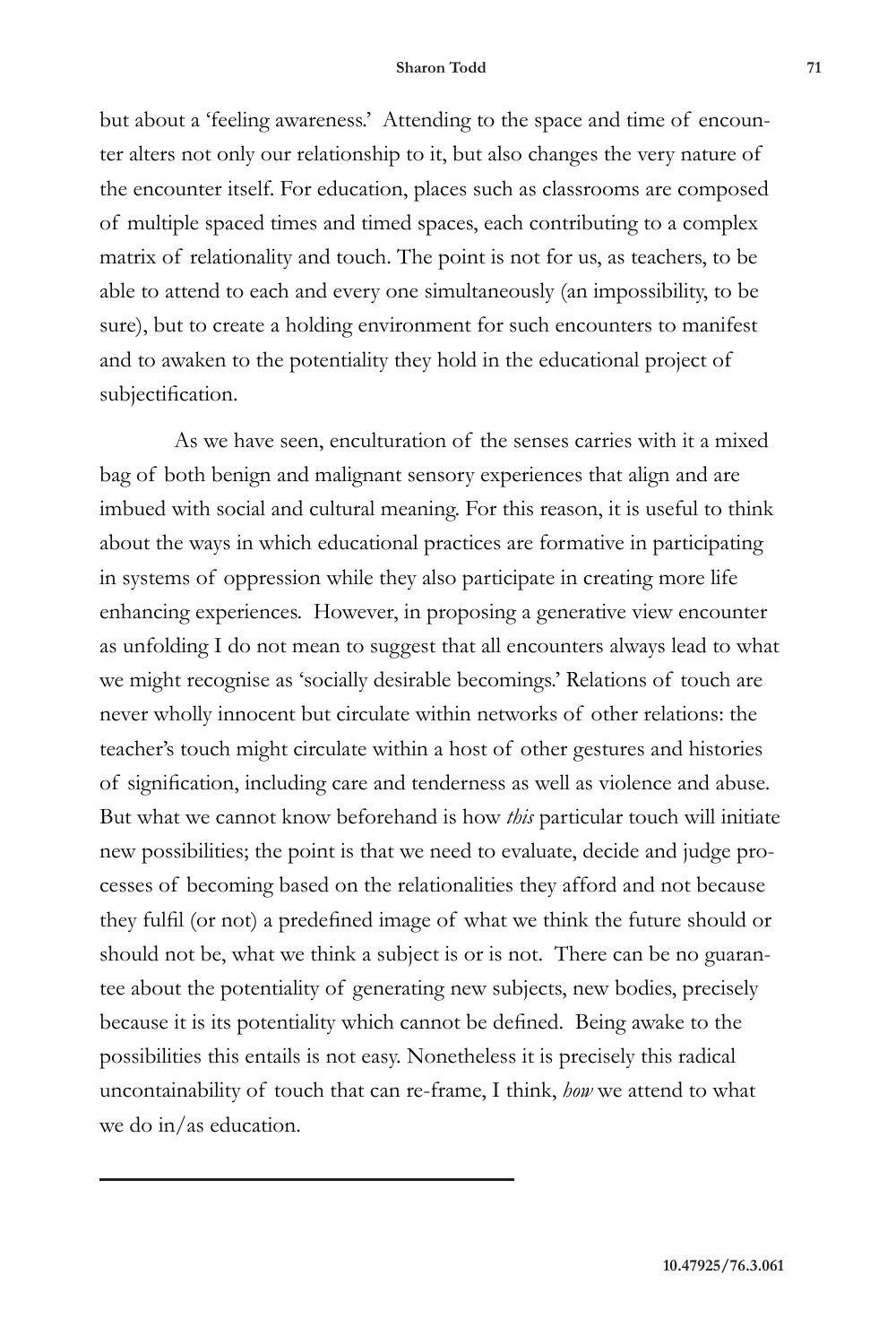1 Stephen Batchelor, *Verses from the Center: A Buddhist Vision of the Sublime* (New York: Riverhead Books, 2000).

2 Jan Masschelein, "Philosophy of Education as an Exercise in Thought," *European Educational Research Journal* 10, no. 3 (2010): 356-366.

3 Gert Biesta, "What Is Education For? On Good Education, Teacher Judgement and Educational Professionalism," *European Journal of Education* 50, no. 1 (2015): 77.

4 Jan Masschelein, "E-ducating the Gaze: The Idea of a Poor Pedagogy," *Ethics and Education* 5, no. 1 (2010): 43.

5 Isabelle Stengers, "Introductory Notes on an Ecology of Practices," *Cultural Studies Review* 11, no. 1 (2005): 186.

6 Stengers, "Introductory Notes on an Ecology of Practices," 195.

7 Stengers, 186.

8 The present is thus not simply a time of an instant, but is itself complex or 'thick,' involving traces of the past and openings to the future. Due to the scope of this paper and its attention paid to touch, I have focused here on the inflections of the future. The past deserves a far more extensive treatment than space will allow here.

9 Helen F Wilson, "On Geography and Encounter: Bodies, Borders, and Difference," *Progress in Human Geography* 4, no. 4 (2017): 452.

10 By the term enculturation, I am referring here to both processes of socialization as well as those processes of "translation" through which a subject comes to inhabit specific cultural practices, values, and beliefs. The latter is a more active engagement than the former often implies. Although the two processes are distinct, for the purposes of this paper I am capturing them under the same umbrella. For a fruitful discussion on translation, see Lovisa Bergdahl and Elisabet Langmann, "Time for Values: Responding Educationally to the Call from the Past," *Studies in Philosophy and Education* 37 (2018): 367-82.

11 See Maxine Sheets-Johnstone, *The Corporeal Turn: An Interdisciplinary Reader* (Exeter, UK: Imprint Academic, 2009).